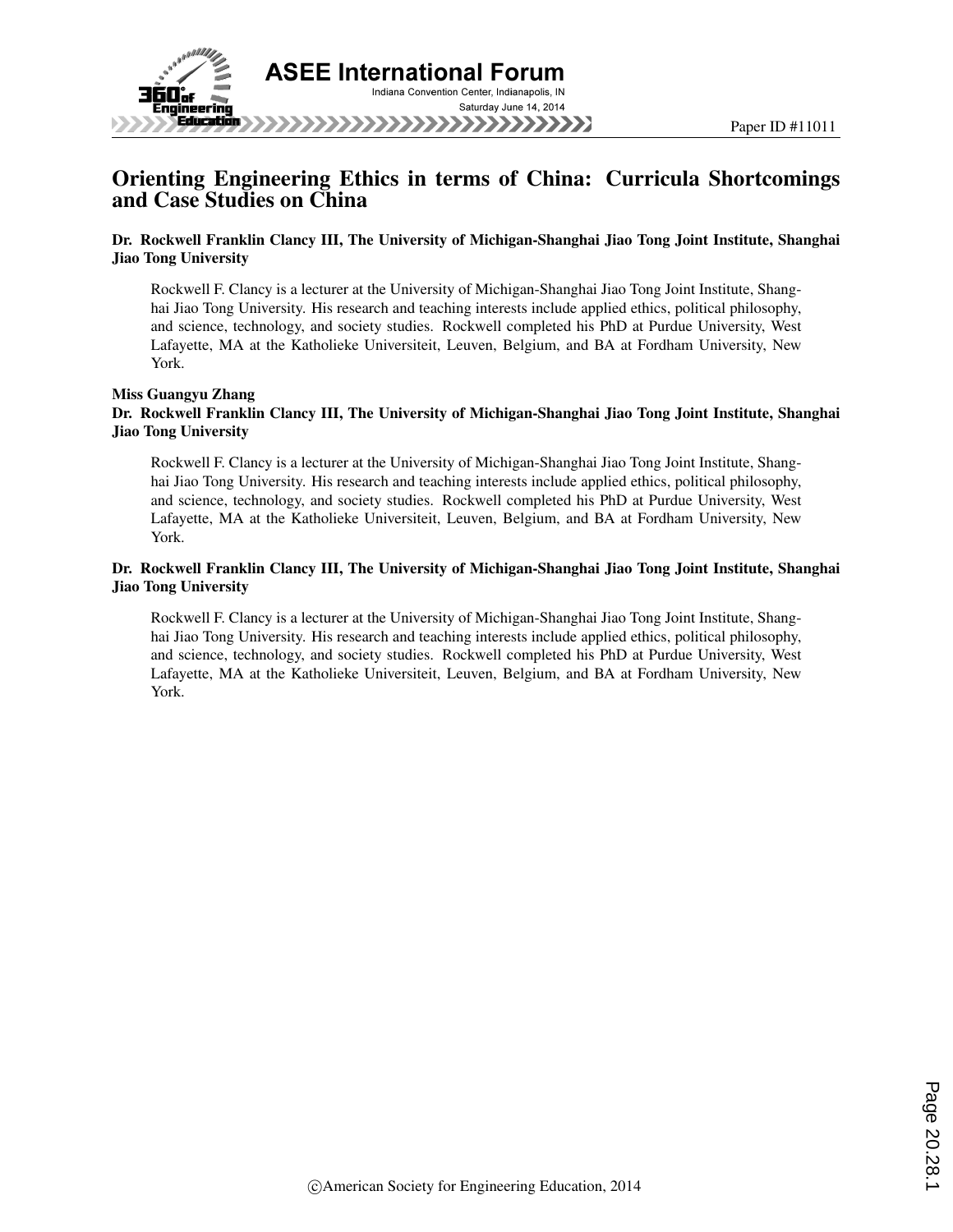Orienting Engineering Ethics in terms of China: Curricula Shortcomings and Case Studies on China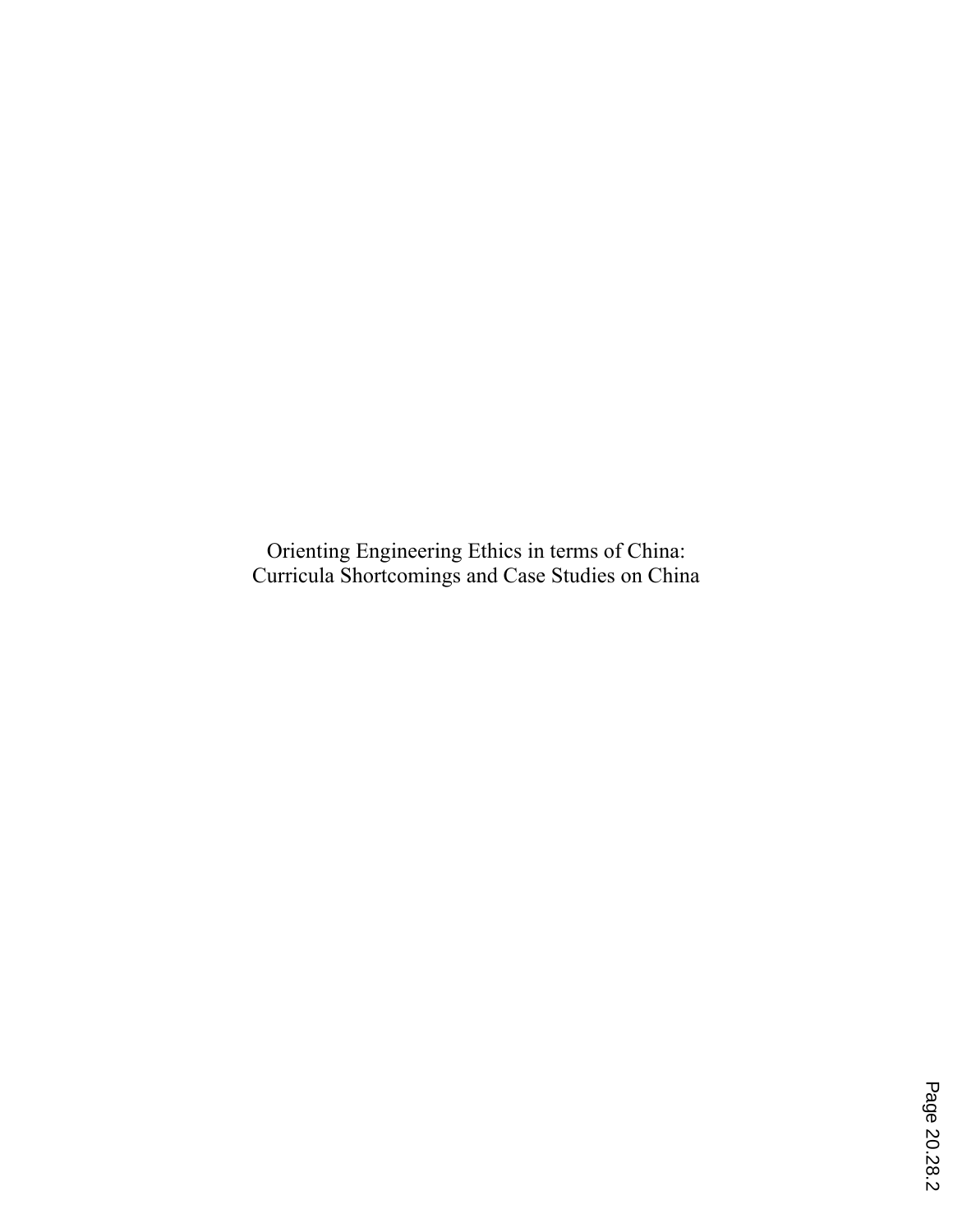### **Introduction**

This paper discusses a project in which we are currently engaged entitled "Orienting Engineering Ethics in terms of China and Chinese Values: Its Significance Based on Three Case Studies." This research has a two-fold aim: 1 to identify and rectify shortcomings in curricula addressing the ethical, social, and political dimensions of engineering in international environments, as well as misunderstandings in international engineering environments that result from these shortcomings; 2. to identify and rectify deficiencies within engineering curricula offered in China, as well as safety concerns that result from these deficiencies.

As this research is ongoing, here we simply share our findings thus far: the nature of shortcomings within current curricula and the way we seek to rectify these deficiencies by researching large-scale engineering projects in China and writing case studies to be used in courses dealing with the ethical, social, and political dimensions of engineering. These case studies address the decision to build the Three Gorges dam, the construction of the West-East pipeline, and coal mining and energy in China. We focus on differences between China and other countries rather than China and any other specific country. Although our project focuses on China specifically, these issues in China are relevant in addressing global engineering challenges, improving cross-cultural understanding and strengthening international collaborations as a result.

## **Shortcomings (overview)**

First, this research identifies shortcomings in current curricula that address the ethical, social, and political dimensions of engineering in international environments, as well as misunderstandings in international engineering environments that result from these shortcomings. Second, our project is motivated by deficiencies within engineering curricula offered in China, as well as safety concerns that result from these deficiencies. As these motivations spring from the nature of current education, we discuss the nature of these curricula and their consequences.

### **Shortcomings related to international curricula and cross-cultural understanding**

Texts for courses on engineering ethics, for example, are generally based on Western perspectives, where the theoretical framework used to address these dimensions are deontological and utilitarian in nature, and engineering is conceived in terms of the Western notion of professionalism. Issues that arise in international contexts are then treated secondarily, generally in the form of additional chapters on differing laws and business practices.<sup>1</sup>

Although we take the perspective that the principles of engineering ethics should be understood as cross-cultural, socially specific values and circumstances obviously contribute to international engineering.<sup>2,3</sup> Given that engineering increasingly takes place in international and cross-cultural contexts, more space should be given in courses to the way social and political dimensions of engineering in international environments shape ethical concerns.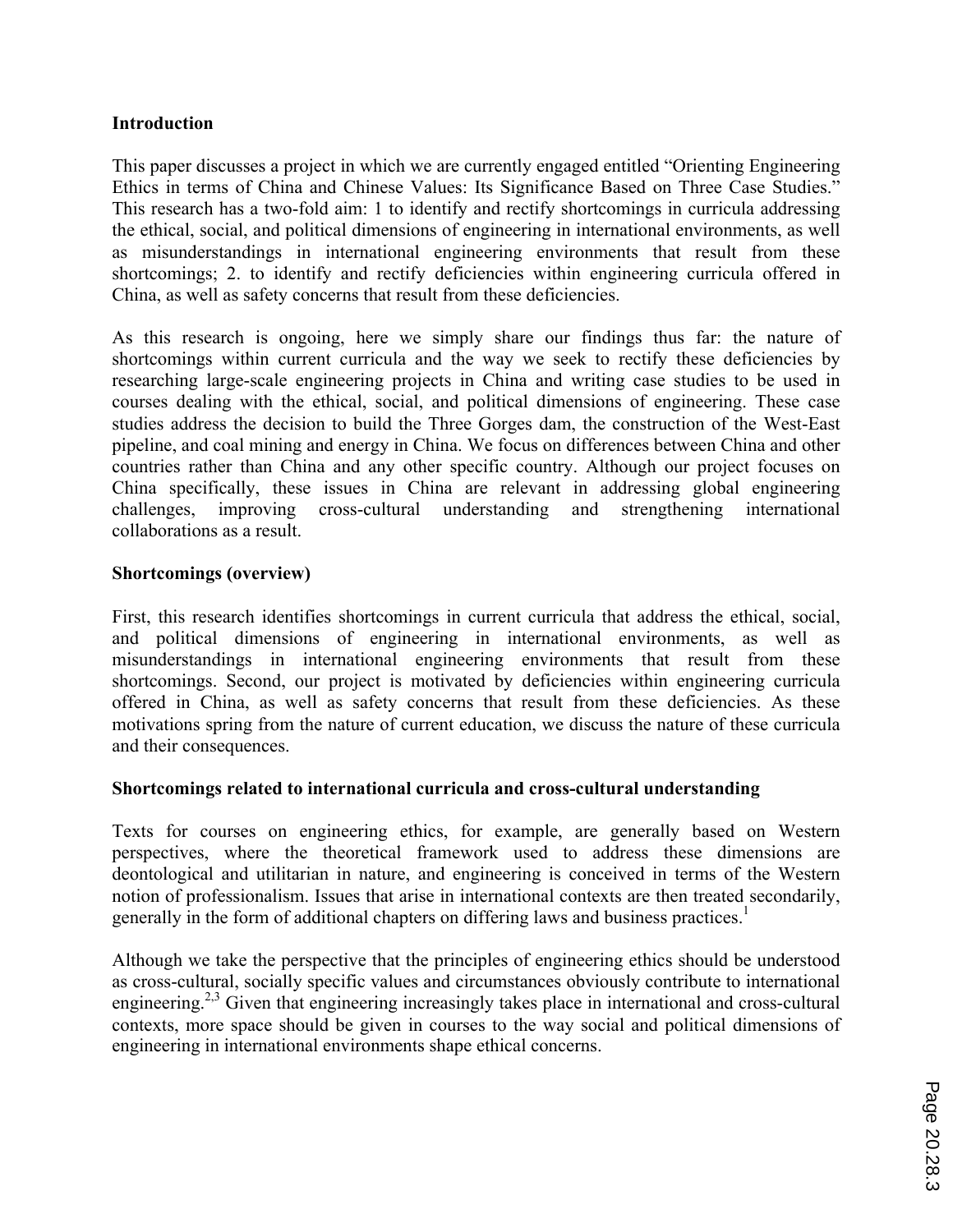Many foreigners working as engineers in Shanghai, for example, have expressed alarm and voiced concerns to me regarding differences in professional expectations and work environments from where they worked previously. To better prepare students to work in increasingly globalized environments, students can be made better aware of these differences and the roles they play in shaping international engineering environments through case studies.

## **Shortcomings related to Chinese curricula and public safety**

In the last thirty years, China has developed more and more quickly than any society in human history. Recently, however, government policies have shifted from a primary concern with break-neck development to one where public safety is of increasing concern. <sup>4</sup> Insofar as engineering is involved in all facets of modern life, here engineers play a significant role: to insure public safety, it is important that engineers in China engage in ethical practices.

At present, courses that deal with the ethical, social, and political dimensions of engineering are not a central feature of engineering curricula throughout China. Notable exceptions include the University of Michigan-Shanghai Jiao Tong Joint Institute, which requires that upperclassman complete a course called "Professional Ethics." Southwest Jiao Tong University in Chengdu requires a similar course.<sup>5</sup> The University of Science and Technology Beijing was the first to establish this course in 1999,<sup>6</sup> and the Dalian University of Technology offers such courses,<sup>7</sup> although they are not compulsory.

Given that current curricula dealing with the ethical, social, and political dimensions of engineering are generally based on Western perspectives, simply importing such curricula would be inappropriate. In my experience, Chinese students have a harder time understanding and are more resistant to the notion of "professional autonomy" than their US counterparts, and there are reasons to doubt this notion should be emphasized to the extent that it is in courses offered in the Western world.<sup>8</sup>

Failing to understand the central concepts and principles in courses dealing with the ethical and social implications of engineering written from and for a Western perspective, Chinese students fail to appreciate the responsibilities engineers have for insuring public safety. As engineering is involved in all facets of China's development, it is important that Chinese engineers be made aware of their responsibilities for public safety and engage in practices that foster this safety.<sup>9</sup>

# **Case studies (overview)**

The anticipated outcomes of our project are two-fold: in the first place, to improve curricula that address the ethical, social, and political dimensions of engineering in international contexts and, therefore, improve cross-cultural understanding in international engineering environments; in the second place, to improve engineering curricula offered in China and, as a result, to contribute to public safety in China. We discuss the specific ways our research would contribute to innovation regarding the content of this education.

# **Case studies and their relation to international curricula and cross-cultural understanding**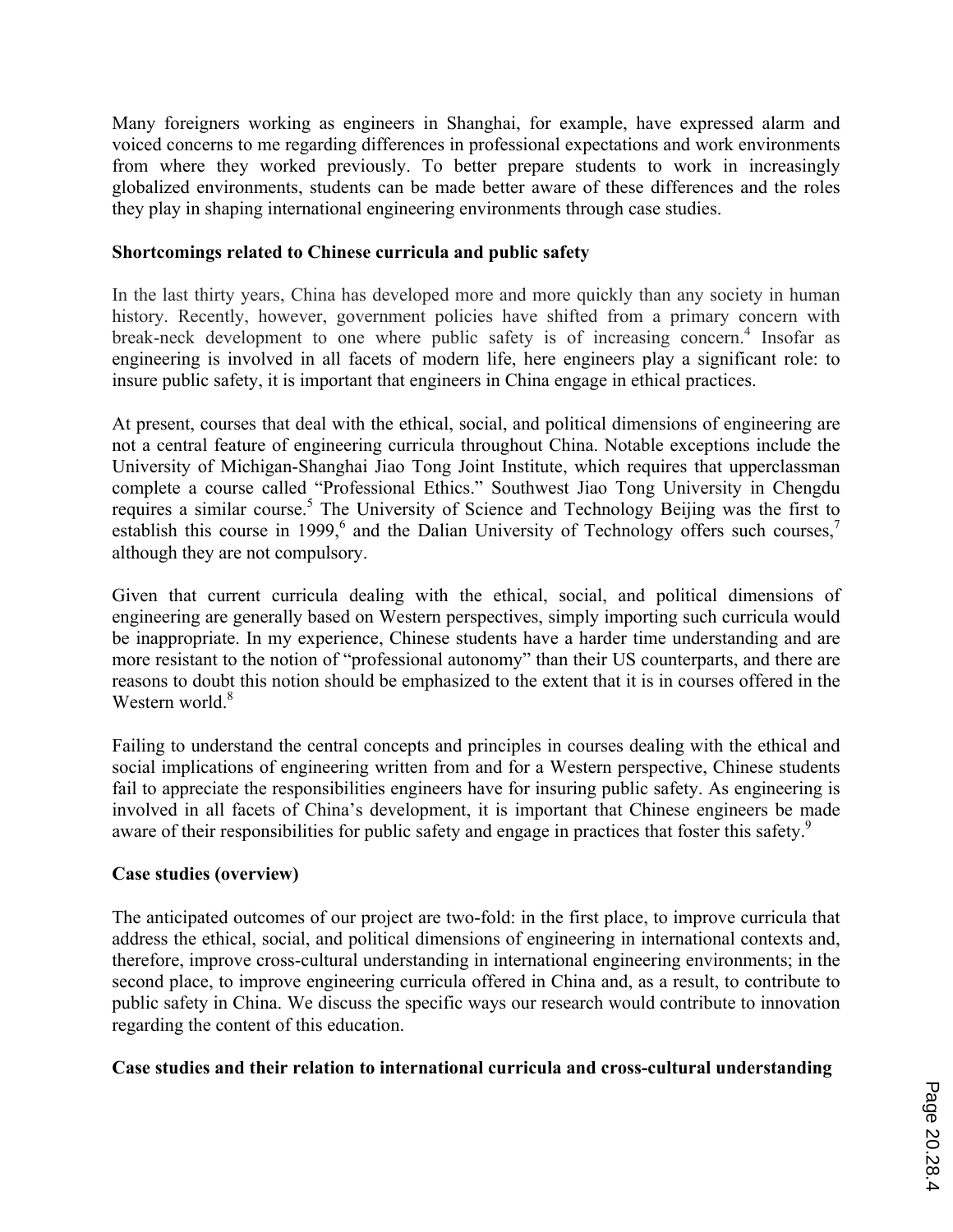Although the research for our case studies focuses on China specifically, the issues we address in China are relevant to global engineering challenges. In the first place, our project addresses differences in perspectives that result from differing cultural assumptions. In so doing, we hope to enhance the quality of international collaborations through better cross-cultural understanding.

From an ethical perspective, for example, deontological frameworks are largely foreign to traditional Chinese systems of thought such as Confucianism. <sup>10</sup> Here emphasis would be placed on the maintenance of social harmony.<sup>11</sup> Assuming ethical commitments are based in large part on cultural values, given the significant cultural differences between China and other countries, different ethical commitments guide engineering projects in China. To prepare students to participate in increasingly globalized engineering environments, our case studies highlight the nature and importance of these different cultural and ethical perspectives, assuaging confusions and misunderstandings that result from ignorance of these differences.

Additionally, large-scale engineering projects undertaken in contemporary China have broader social and political implications and consequences than they might in, for example, present-day developed countries such as the United States and France. Projects such as the Three Gorges Dam, West-East pipeline, and the high-speed railway have been conceived as either points of national pride or humiliation, rather than as simply responses to energy, resource, and transportation needs. 12,13,14 Conceived in terms of public works projects, these endeavors have the potential to either increase or decrease the livelihood of Chinese people in significant ways, as well as either building trust in the government or undermining its legitimacy.<sup>15,16</sup>

As responses to scarce resource needs, large-scale engineering projects shape China's foreign policy with both its neighbors and the rest of the world. As China continues its development, internal issues such as these will continue to shape its foreign policies, which have the potential to seriously affect the rest of the world.<sup>17</sup> Although motivated by engineering concerns, issues such as these have far-reaching implications and consequences, touching on broader issues, for example, energy security and international diplomacy.<sup>18</sup>

To prepare students to work in increasingly globalized engineering environments, it is important that they be made aware of the abovementioned issues, taking cognizance of the social and political dimensions of engineering in international contexts. By identifying and discussing issues that arise in case studies on China, students will have a better understanding of and appreciation for the way circumstances and values foreign to their own shape engineering environments. This exercise would help to foster better understanding – insuring realistic expectations regarding the nature of international and cross-cultural environments – enhancing the quality of international collaborations through better cross-cultural understanding.

## **Case studies and their relation to Chinese curricula and public safety**

Within China, we hope our research and case studies will help to foster the development of courses dealing with the ethical, social, and political dimensions of engineering, as well as alleviating concerns regarding public safety that result from deficiencies in current engineering curricula.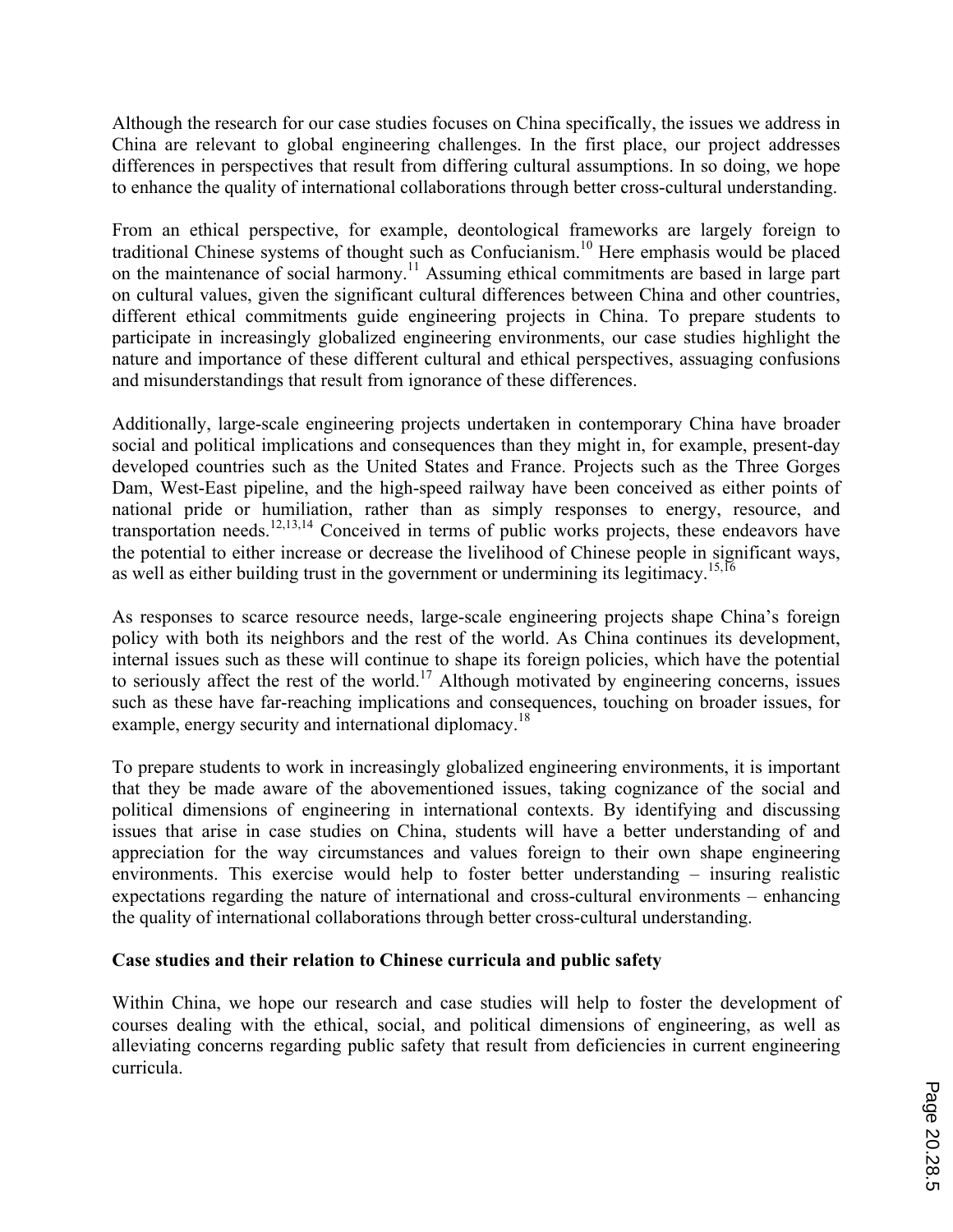In the first place, our case studies will result in the availability of Chinese-specific resources to be used in courses dealing with the ethical, social, and political dimensions of engineering. We hope the availability of such resources will facilitate the introduction of courses such as these into engineering curricula throughout China. As our project highlights the ways socially specific values and circumstances influence the nature of engineering in China, this focus will assuage difficulties Chinese students find in understanding materials developed from and for a Western perspective. Our research and case studies place greater emphasis on, for example, the nature of the communal good and shared responsibility in engineering contexts, as well as China's place as a developing country, where tradeoffs between rapid development and environmental wellbeing should occupy an important place.<sup>19</sup>

Additionally, as we show how national issues within China have global import, Chinese students will be better prepared to work in global engineering environments. By identifying and discussing issues that arise in case studies based on China, students would have an understanding of and appreciation for concepts and principles concerning the ethical and social implications of engineering, more fully appreciating and acting in a manner that insures public safety.

### **Conclusion**

Although our research focuses on China specifically, the issues on which we focus in relation to China are globally relevant. We explained the findings of our research thus far: deficiencies in current curricula both internationally and within China, as well as the consequences of theses deficiencies. We hope our research and case studies will improve engineering curricula and, thereby, foster greater understanding in international engineering environments, as well as assuage concerns regarding public safety in China.

### **References**

<sup>1</sup> Luegenbiehl, H. 2007, "Teaching Engineering Ethics across National Borders," *Journal of Engineering Education Research* (South Korea), Vol. 10, No. 2, June, 106-17. <sup>2</sup> Luegenbiehl, H. 2007, "Teaching Engineering Ethics across National Borders," *Journal of Engineering Education* 

*Research* (South Korea), Vol. 10, No. 2, June, 106-17.<br><sup>3</sup> Harris, C., Pritchard, M, and Rabin, M. 2004, *Engineering Ethics: Concepts and Cases*, Belmont: Wadsworth

Publishing.

<sup>4</sup> Ma D. and Adams W. 2013, *In Line Behind a Billion People: How Scarcity Will Define China's Ascent in the Next Decade, NJ: FT Press.* 

<sup>5</sup> Xiao, P. 2006, "Ke Cheng Jie Shao: Gong Cheng Lun Li Xue" ("Introduction to the Course: Engineering Ethics"), *Guo Jia Jing Pin Ke Cheng Zi Yuan Wang, Gong Cheng Lun Li Xue* (*The Net of Resources of High-Quality Courses of China*), February 12, 2014 http://course.jingpinke.com/details/introduction?uuid=8a833999-221c4794-0122-

 $6\text{ Xiao}, P. 2006, \text{``Ke Cheng Jie Shao:}$  Gong Cheng Lun Li Xue" ("Introduction to the Course: Engineering Ethics"), *Guo Jia Jing Pin Ke Cheng Zi Yuan Wang, Gong Cheng Lun Li Xue* (*The Net of Resources of High-Quality Courses of China*), February 12, 2014 http://course.jingpinke.com/details/introduction?uuid=8a833999-221c4794-0122-1c479508-030f&courseID=S0601077&column=brief

<sup>7</sup> "Ke Xue Ji Shu Yi Gong Cheng Lun Li Jiao Xue Da Gang," 2013 ("Course Information for Engineering Ethics, Science, and Technology"), Teaching Affairs Division of Dalian University of Technology, November 15